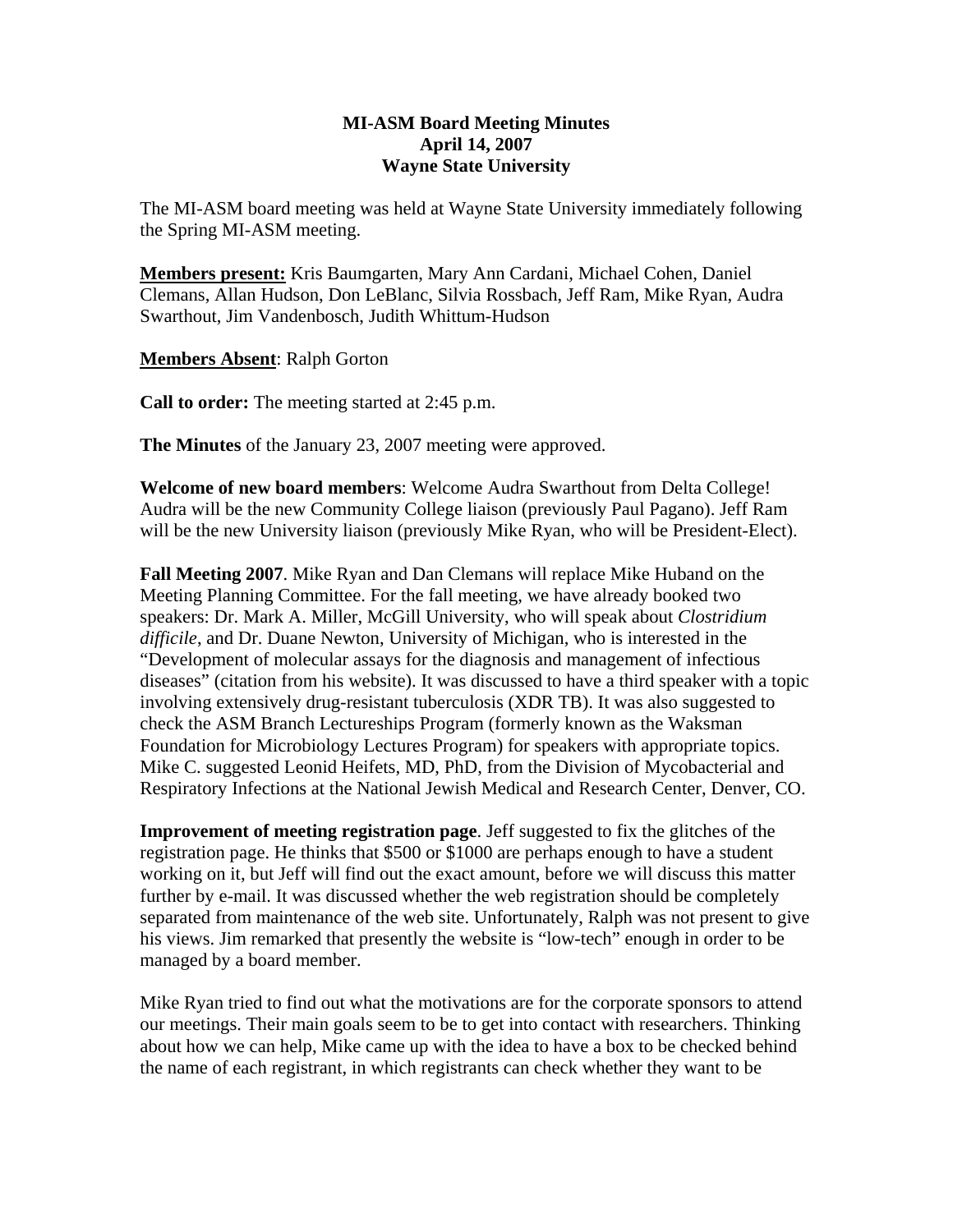contacted by our corporate sponsors. Only when this box is checked, we can give out the addresses.

**Approval of Wayne State University Student Chapter**. A motion was made to approve a MI-ASM Student Chapter at Wayne State University. However, nobody had seen a constitution. Thus, a motion was made to approve the Wayne State student chapter, pending approval of the constitution.

**Education Outreach**. Daniel Clemans reviewed the proposal that was funded by the National-ASM. \$2000 were given to the MI branch to improve teachers education in respect to microbiology education. Daniel needs help with this, but there was little response. It was suggested to have an RFP (request for proposals) to K-12 teachers, but then a better idea seemed to be to send this RFP to our membership. For example, one can think of a graduate student who would be interested organizing a one-time workshop or designing a teaching unit to bring microbiology close to K-12 teachers. We want to circulate a draft RFP via e-mail (Daniel, Don, Jeff, Mike R?)

**Meetings in 2008**. Daniel discussed venues and topics for meetings in 2008. Current keywords are metagenomics and microbiome. Daniel is interested in having the overarching theme of microbiome in health and disease at one meeting and the microbiome of the soil (or terrestrial and/or aquatic environments) at the other meeting. Daniel had heard an excellent talk by Dr. Jo Handelsman, University of Wisconsin – Madison, about bacteria in the gut of gypsy moth larvae and their interactions with Bt toxin. She would be a great speaker for a meeting with an environmental focus. The microbiome of the human gut is also a hot topic with speakers such as Dr. Jeff Gordon. Michael Gilmore, PhD, currently director of research at the Schepens Eye Research Institute and professor of ophthalmology at Harvard Medical School was also suggested as possible speaker. Mary Ann will e-mail the board members the summary of the comment sheets collected during lunch hour. A possible venue for spring 2008 is the former Parke-Davis (soon to be the former Pfizer site) in Ann Arbor and for fall 2008 MSU or the Pfizer Animal Health facility in Kalamazoo was suggested. Silvia will contact Jeff Watts about it. (Silvia did, but no response yet, perhaps Mike C. can contact him as well?).

It was suggested and agreed upon that the student helpers from Wayne State will get some money for pizza  $(\$25 - 50)$ .

**Fee structure**. The current fee structure for membership and meeting registration is too convoluted. Don will circulate via e-mail a suggestion for a new fee structure, which then will be discussed.

Mike C. suggested to grow the number of corporate sponsors and to tap into the new biotec companies sprucing in Michigan. Silvia will be able to contact a few of those that have been recently founded in the Kalamazoo area.